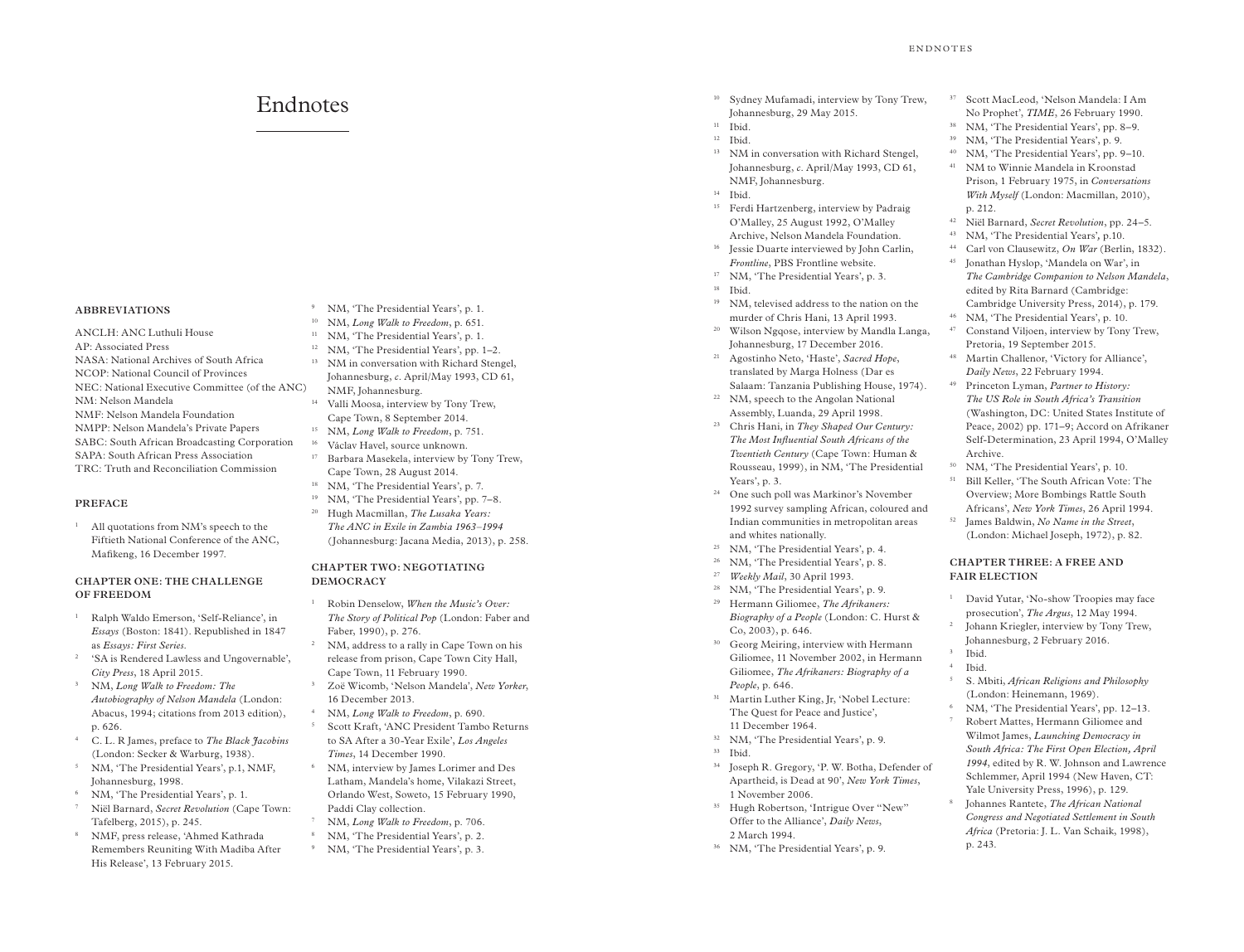- 9 NM, 'The Presidential Years', pp. 13–14.
- 10 '"Dirty Tricks" Election Row', *The Argus*, 8 April 1994.
- $11$  Ibid.
- 12 Thabo Mbeki, interview by Joel Netshitenzhe and Tony Trew, Johannesburg, 17 December 2014.
- 13 NM, 'The Presidential Years', pp. 14–15.
- 14 NM, 'The Presidential Years', p. 15.
- 15 Charles Oulton, 'South African Elections: Huddleston Casts His Vote and Rejoices', *Independent*, 26 April 1994.
- 16 Paul Taylor, 'Historic Election Begins in South Africa,' *Washington Post*, 27 April 1994.
- <sup>17</sup> NM, *Long Walk to Freedom*, p. 742.
- 18 NM, 'The Presidential Years', pp. 15–16.
- 19 NM, 'The Presidential Years', p. 15.
- 20 This was said by Judge Johann Kriegler as chair of the Independent Electoral Commission; Peter Harris, *Birth: The Conspiracy to Stop the '94 Election* (Cape Town: Umuzi, 2010), pp. 267–75.
- 21 F. W. de Klerk, *The Last Trek – A New Beginning: The Autobiography* (New York: St Martin's Press, 1999), p. 336.
- 22 NM, victory speech upon the ANC winning the 1994 election, Carlton Hotel, Johannesburg, 2 May 1994.
- 23 NM, addressing guests during celebrations following the ANC election victory, Carlton Hotel, Johannesburg, 2 May 1994.
- 24 Jessie Duarte, interview by Tony Trew, Johannesburg, 15 July 2014.
- <sup>25</sup> Chris Streeter, interview by Tony Trew, Pretoria, 21 January 2015.
- 26 'Time Now to Begin Anew: Mandela Joins Peace Prayers', *Cape Times*, 9 May 1994.
- 27 Jessie Duarte, interview by Tony Trew, Johannesburg, 15 July 2014.
- 28 NM, *Long Walk to Freedom*, pp. 401–2.
- 29 Walter Sisulu, 'We Shall Overcome!', *Reflections in Prison*, edited by Mac Maharaj (Cape Town: Zebra Press and Robben Island Museum, 2001), p. 85.
- 30 Pixley ka Isaka Seme, 'Native Union'*, Imvo Zabantsundu*, 24 October 1911, in Sheridan Johns III, *Protest and Hope 1882–1934*, vol. 1 of *From Protest to Challenge: A Documentary History of African Politics in South Africa 1882–1964*, edited by Thomas Karis and Gwendolen M. Carter (Stanford, CA: Hoover Institution Press, 1972), p. 71.
- 31 NM, 'The Presidential Years', p. 40.
- <sup>32</sup> Sydney Mufamadi, interview by Tony Trew,

Johannesburg, 30 April 2015.

- <sup>33</sup> Ibid.
- <sup>34</sup> Ibid.  $35$  Ibid.
- 36 Barbara Masekela, interview by Tony Trew, Cape Town, 28 August 2014.
- <sup>37</sup> NM, address to the people of Cape Town on his election as president of South Africa, City Hall, Cape Town, 9 May 1994.
- 38 Jessie Duarte, interview by Tony Trew, Johannesburg, 15 July 2014.
- 39 NM, statement at his inauguration as president of the democratic Republic of South Africa, Union Buildings, Pretoria, 10 May 1994.
- 40 Adrian Hadland, 'Let's Build a Great SA', *Business Day*, Wednesday, 11 May 1994.
- 41 'F. W. de Klerk: Mandela Held My Hand for All to See', *City Press*, 6 December 2013.
- 42 Adrian Hadland, 'Let's Build a Great SA', *Business Day*, Wednesday, 11 May 1994.
- <sup>43</sup> NM, speech at the luncheon following his inauguration, Cape Town, 10 May 1994, SABC, SABC Archive, SABC Information Library, Johannesburg.

# **CHAPTER FOUR: GETTING INTO THE UNION BUILDINGS**

- <sup>1</sup> Jessie Duarte, interview by Tony Trew, Johannesburg, 15 July 2014.
- 2 Fanie Pretorius, interview by Tony Trew, Pretoria, 11 July 2014.
- 3 President's office staff, interviews by Sahm Venter, October 1994.
- William Ernest Henley, 'Invictus', *A Book of Verses* (London, 1888).
- 5 NM, 'The Presidential Years', pp. 27–9.

4

- 6 NM, 'The Presidential Years', pp. 22–3. 7 Barbara Masekela, interview by Tony Trew, Cape Town, 28 August 2014.
- 8 Ahmed Kathrada in conversation with Tony Trew and Joel Netshitenzhe, Johannesburg, 2 December 2014.
- 9 Jakes Gerwel, president's office submission to the Presidential Review Commission, 25 September 1997.
- 10 NM, 'The Presidential Years', p. 19.
- <sup>11</sup> NM, 'The Presidential Years', pp. 19-20. 12 Jakes Gerwel, interview by Aziz Pahad, 21 July 2010.
- 13 Memo from director general, Office of the President, state expenditure, November 1997, Gerwel Papers (private collection).
- 14 Jan-Jan Joubert, 'He Could See the Essential Core', *City Press*, 8 December 2013.
- <sup>15</sup> Walter Sisulu, interview by Sahm Venter, Cape Town, October 1994.
- 16 Trevor Manuel, interview by Tony Trew, Johannesburg, 10 September 2014.
- 17 Nkosazana Dlamini-Zuma, interview by Tony Trew, Durban, 26 February 2016.
- <sup>18</sup> Mary Mxadana, interview by Sahm Venter, Cape Town, October 1994.
- 19 NM, interview by Charlayne Hunter-Gault, *MacNeil/Lehrer NewsHour*, PBS, 6 May 1994, from 'South Africa: Pres Elect Interview', AP Archive, story no. W066632.
- 20 NM, 'The Presidential Years', pp. 4–5.
- <sup>21</sup> Neal Chapman and Peter Wrighton, 'Civil society: The Role of Business and the Churches in Facilitating Transition', in *South Africa at 10: Perspectives by Political, Business and Civil Leaders* (Cape Town: Human & Rousseau, 2004), p. 29.
- 22 Tito Mboweni, interview by Tony Trew,
- Johannesburg, 12 September 2014.
- 23 NM, 'The Presidential Years', pp. 17–18. 24 NM, 'The Presidential Years', p. 18.
- 25 Thabo Mbeki, interview by Tony Trew and Joel Netshitenzhe, Johannesburg, 17 December 2014.
- 26 NM, 'The Presidential Years', p. 18.
- 27 F. W. de Klerk, *The Last Trek*, in NM,
- 'The Presidential Years', p. 238.
- 28 NM, 'The Presidential Years', pp. 18–19.
- 29 Trevor Manuel, interview by Tony Trew, Johannesburg, 10 September 2014.
- <sup>30</sup> Ibid.
- <sup>31</sup> Ibid. <sup>32</sup> Ibid.
- 33 F.W. de Klerk, email interview by Tony Trew,
- 13 March 2015. 34 Valli Moosa, interview by Tony Trew, Cape Town, 8 September 2014; Jessie Duarte, interview by Tony Trew, Johannesburg, 15 July 2014; Trevor Manuel, interview with Tony Trew, Johannesburg, 10 September 2014.
- 35 F.W. de Klerk, *The Last Trek*, pp. 342–4; David Welsh, 'Coalition Government, An Unwilling Marriage', in *State of the Nation,* 1997/98, Bertus De Villiers (editor) (Pretoria: HSRC), pp. 37.
- 36 Tim Cohen, 'Mandela's Saintly Reign a Case of Hit or Myth', *Business Day*, 11 May 1994.
- 37 Kader Asmal and Adrian Hadland with Moira Levy, *Politics in my Blood: A Memoir* (Johannesburg: Jacana Media, 2011), p.193.
- 38 NM, 'The Presidential Years', p. 23.

## **CHAPTER FIVE: NATIONAL UNITY**

- <sup>1</sup> Andries Nel, notes made on the day, 9 May 1994, private collection.
- 2 Trevor Manuel, interview by Tony Trew, Johannesburg, 10 September 2014.
- <sup>3</sup> Ibid. Tito Mboweni, interview by Tony Trew,
- Johannesburg, 12 September 2014. <sup>5</sup> *Rapport*, 31 July 1994, in David Welsh,
- 'Coalition Government', in *State of the Nation*, p. 46.
- 6 Nelson Mandela, interview by BBC, October 1993, NMF tapes, BBC Tape M8, NMF, Johannesburg.
- Padraig O'Malley, *Shades of Difference: Mac Maharaj and the Struggle for South Africa*  (New York: Viking Penguin, 2007), pp. 400–402.
- 8 Constitution of the Republic of South Africa, 1996, chapter six: The National Executive, clause 89 (2).
- 9 Jakes Gerwel, interview by Padraig O'Malley, 8 November 1994, O'Malley Archive.
- 10 Kader Asmal and Adrian Hadland with Moira Levy, *Politics in my Blood*, p. 197.
- <sup>11</sup> Mangosuthu Buthelezi, interview by Padraig O'Malley, 3 October 1995, O'Malley Archive.
- 12 NM, interview by Patti Waldmeier, Union Buildings, Pretoria, 1 July 1994, Patti Waldmeier interviews, Historical Papers Research Archive, William Cullen Library, University of the Witwatersrand, Johannesburg.
- 13 Thabo Mbeki, interview by Joel Netshitenzhe and Tony Trew, Johannesburg, 17 December 2014.
- 14 SAPA, 'NP to Fare Worse than in 1994 Poll, Says Mandela', *The Citizen*, 26 June 1995.
- 15 F. W. de Klerk, *The Last Trek*, p. 357.
- 16 F. W. de Klerk, email interview by Tony Trew, 13 March 2015.
- 17 Tony Leon, *Opposite Mandela: Encounters with South Africa's Icon* (Johannesburg: Jonathan Ball Publishers, 2014), p. 97.
- 18 AP Archive, 'South Africa de Klerk and Mandela Make Up', story no. W019071, 20 January 1995.
- 19 AP Archive, 'Mandela Denies Rumours of de Klerk's Resignation', story no. 15992, 13 October 1995.
- 20 F. W. de Klerk, *The Last Trek*, p. 353.
- 21 NM to F. W. de Klerk, 26 September 1995, Gerwel Papers (private collection).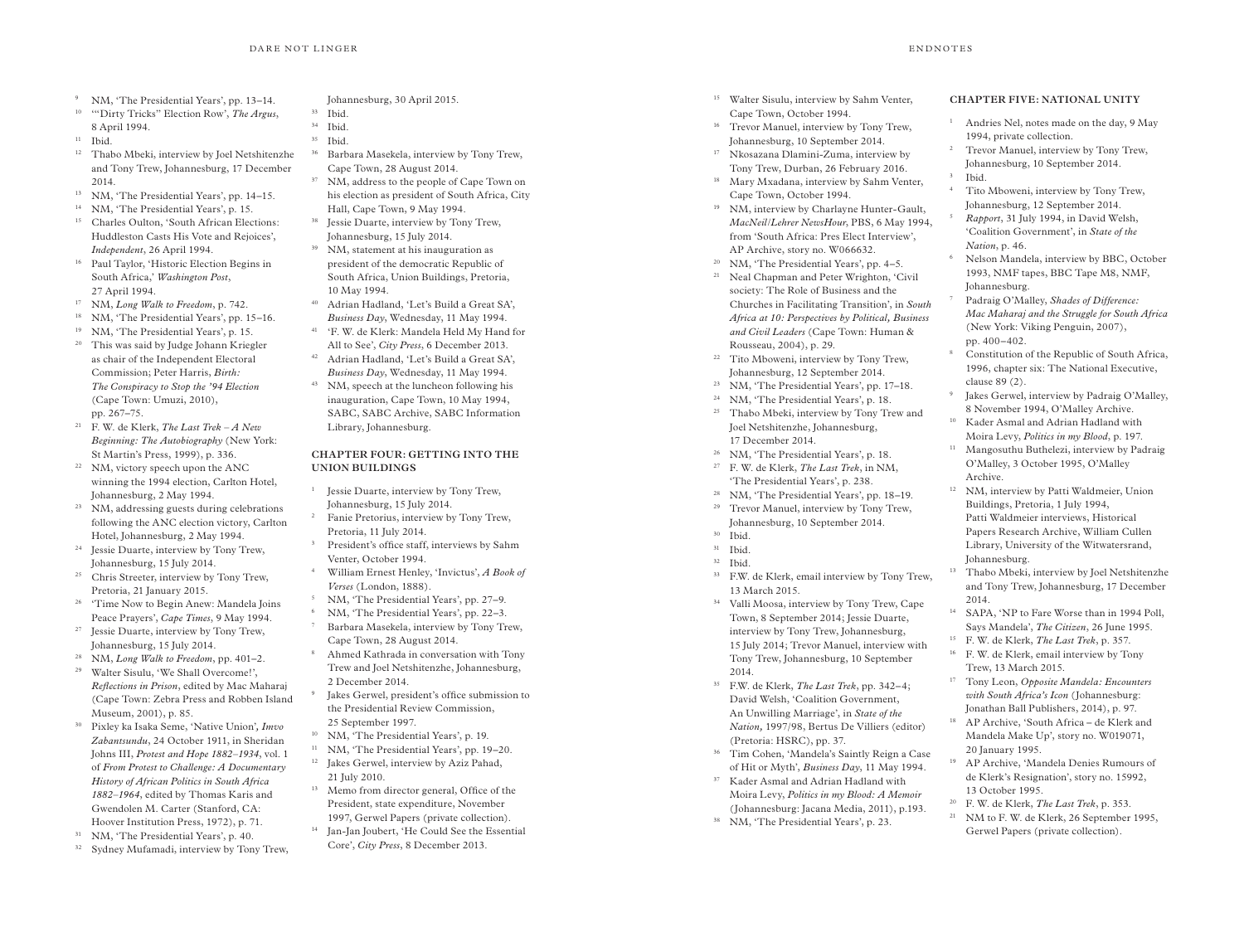- <sup>22</sup> Graca Machel, interview by Mandla Langa, Johannesburg, 22 September 2016.
- 23 F. W. de Klerk, *The Last Trek*, p. 353.
- 24 F. W. de Klerk, email interview by Tony Trew, 13 March 2015.
- 25 Thabo Mbeki, interview by Joel Netshitenzhe and Tony Trew, Johannesburg, 17 December 2014.
- 26 NM, address on the occasion of the President's Budget Debate in the Senate, Houses of Parliament, Cape Town, 18 June 1996.
- 27 Jeremy Seekings, 'Partisan Realignment in Cape Town, 1994–2004', CSIR Working Paper, no. 111, December 2005.
- 28 Mangosuthu Buthelezi, interview by Tony Trew, Durban, 28 November 2014.
- 29 Jakes Gerwel, interview by Jan-Jan Joubert drawing on a 2010 interview, 'Jakes Gerwel: Mandela Could See the Essential Core', *City Press,* 10 December 2013.
- 30 Mangosuthu Buthelezi, interview by Padraig O'Malley, 3 October 1995, O'Malley Archive.
- 31 Mangosuthu Buthelezi, interview by Tony Trew, Durban, 28 November 2014.
- 32 Mangosuthu Buthelezi, interview with Tony Trew, Durban, 28 November 2014; NM to Irene Buthelezi, 3 August 1979, in NM, *Conversations with Myself*, pp. 170–2; NM to Chief Mangosuthu Buthelezi, 3 February 1989, in NM, *Conversations with Myself*, p. 255.
- 33 Anthony Lewis, 'Mandela the Pol', *New York Times Magazine*, 23 March 1997.
- 34 NM, 'The Presidential Years', p. 36.
- 35 Mangosuthu Buthelezi, interview by Padraig O'Malley, 3 October 1995, O'Malley Archive.
- 36 Statement by President Nelson Mandela on the NP's withdrawal from the Government of National Unity (GNU), 9 May 1996.
- 37 SAPA, 'Government Failed SA Says Winnie', *Citizen*, 6 February 1995.
- 38 Statement on Deputy Minister Winnie Mandela's apology, issued by the President's Office, 14 February 1995.
- 39 Statement by President Nelson Mandela on changes in the Ministry of Arts, Culture, Science and Technology, 27 March 1995.
- 40 AP Archive, 'South Africa: Winnie Mandela Resigns From Government', story no. 6108, APTV, 17 April 1995.
- 41 Statement on the reinstatement of Mrs Winnie Mandela, issued by the acting president, 12 April 1995.
- <sup>42</sup> Statement by President Nelson Mandela on changes in the Ministry of Arts, Culture, Science and Technology, 14 April 1995.
- 43 Bob Drogin, 'Winnie Mandela Quits Post, Criticizes Estranged Husband', *Los Angeles Times*, 18 April 1995.
- <sup>44</sup> *Sunday Telegraph*, 1 May 1994.
- 45 NM, 'The Presidential Years', pp. 23–4. 46 Khulu Sibiya, 'Truly, Truly Unforgettable',
- *City Press*, 15 May 1994, in NM, 'The Presidential Years', p. 24.
- <sup>47</sup> Ibid.
- 48 Jerry Zremski, 'Mandela Inauguration, Spirit of Reconciliation Thrills Houghton', *Buffalo News*, 11 May 1994.
- 49 Marga Ley, '*Wit, Swart Neem Mekaar as Gesinslede aan*' [White and Black Accept Each Other as Family], *Beeld*, 11 May 1994, in NM, 'The Presidential Years', p. 31.
- 50 Sarel van der Walt, 'Goeie SA "kan kom uit wittebroodstyd"' [Good South Africa "can emerge from the honeymoon period"], *Beeld*, 11 May 1994, in NM, 'The Presidential Years', p. 31.
- 51 Themba Khumalo, 'Madiba's World Coup: Leaders Flock to Pretoria', *City Press*, 15 May 1994, in NM, 'The Presidential Years', p. 31. 52 'Sowetan Comment', *The Sowetan*,
- 11 May 1994. <sup>53</sup> Ibid.
- 54 Ken Owen, 'To Our Rainbow Nation Finally United in Peace', *Sunday Times*, 15 May 1994, in NM, 'The Presidential Years', p. 32.
- 55 NM, 'The Presidential Years', pp. 31–3. 56 NM, note, NMPP 2009/8, Box 7, file 11, p. 48, NMF, Johannesburg.
- 57 NM, notes for opening remarks at NEC meeting, box 4, folder 38, ANCLH, Johannesburg.
- 58 Yusuf Mohamed Dadoo, 'Why the South Africa United Front Failed: Disruptive Role of the Pan Africanist Congress of Azania', March 1962, in *South Africa's Freedom Struggle: Statements, Speeches and Articles Including Correspondence with Mahatma Gandhi* (London: Kliptown Books, 1990).
- <sup>59</sup> NM, *Long Walk to Freedom*, p. 580.
- 60 Graça Machel, interview by Mandla Langa, Johannesburg, 22 September 2016.
- 61 NM, address at birthday celebration for veterans, Pretoria, 20 July 1996.
- <sup>62</sup> NM, address to veterans at banquet, State House, Pretoria, 23 July 1994.
- 63 Jay Naidoo, *Fighting for Justice: A Lifetime of Political and Social Activism* (Johannesburg: Picador Africa, 2010), p. 227.
- 64 Sydney Mufamadi, interview by Tony Trew, Johannesburg, 30 April 2015.
- 65 Jay Naidoo, interview by Padraig O'Malley, 14 April 2003, O'Malley Archive.
- 66 NM, address to veterans at banquet, State House, Pretoria, 23 July 1994.
- 67 NM, statement in the National Assembly, Houses of Parliament, Cape Town, 28 March 1996.
- <sup>68</sup> Ibid.
- 69 Chris Liebenberg, interview by Tony Trew, Somerset West, 1 December 2015.
- 70 Alan Hirsch, *Season of Hope: Economic Reform Under Mandela and Mbeki*  (Scottsville: University of KwaZulu-Natal Press jointly with Ottawa: International Development Research Centre, 2005), p. 93.
- 71 Trevor Manuel, interview by Tony Trew, Johannesburg, 10 September 2014.
- 72 Graça Machel, interview by Mandla Langa, 22 September 2016.
- 73 NM, reply to the NCOP debate on the President's Budget, Houses of Parliament, Cape Town, 29 August 1997, Hansard, cols. 1551–2.
- 74 Sue van der Merwe, interview by Tony Trew, Cape Town, 8 April 2015.
- 75 NM, notes prepared for a meeting of the NEC, 19 February 1996, NMPP 2009/8, box 7, file 11, African Bank 1995, pp. 1–7, NMF, Johannesburg.
- 76 NM, reply to the NCOP debate on the President's Budget*,* 7 August 1998, Debates of the National Council of Provinces, Hansard, 3 March to 12 November 1998, cols. 1807–15.
- 77 Trevor Manuel, interview by Tony Trew, Johannesburg, 10 September 2014.
- <sup>78</sup> Ibid.
- <sup>79</sup> Ibid.
- <sup>80</sup> Ibid.
- 81 Ahmed Kathrada in conversation with Joel Netshitenzhe and Tony Trew, Johannesburg, 2 December 2014.
- 82 Sydney Mufamadi, interview with Tony Trew, Johannesburg, 30 April 2015.
- 83 John Higgins, 'Living out our differences: Reflections on Mandela, Marx and My Country: An interview with Jakes Gerwel', *Thesis Eleven*, vol. 115, no.1, Sage Publications, 2013.
- 84 '"Unpredictable" Madiba Kept Bodyguards on Their Toes', *City Press*, 8 December 2013.
- 85 Toine Eggenhuizen, interview by Mandla Langa, Johannesburg, 10 February 2017.

# **CHAPTER SIX: THE PRESIDENCY AND THE CONSTITUTION**

- NM, speech from the dock at the opening of the defence case, Rivonia Trial, Pretoria Supreme Court, Pretoria, 20 April 1964.
- 2 NM, 'The Presidential Years', p. 30.
- 3 Johann Kriegler, interview by Tony Trew, Johannesburg, 2 February 2016; NM interviewed by David Dimbleby, Oxford, 2002, NMF Tapes, NMF, Johannesburg.
- 4 NM, 'The Presidential Years'*,* p. 29.
- 5 Frene Ginwala, interview by Tony Trew, Johannesburg, 12 September 2014.
- 6 AP Archive, 'South Africa: Constitutional Court Ruling on Election Boundaries', story no. 14965, 22 September 1995.
- 7 Statement by the President's Office on the Browde Commission into South African Rugby Union, 26 September 1997.
- 8 AP Archive, 'South Africa: Mandela Testifies in Court', 19 March 1998.
- 9 NM, 'The Presidential Years', pp. 29–30.
- 10 Statement by the Office of the President on the SARFU Case, 17 April 1998.
- 11 NM, opening address in the President's Budget Debate in the National Assembly, Houses of Parliament, Cape Town, 21 April 1998.
- <sup>12</sup> Ibid.
- <sup>13</sup> Andy Capostangno, 'Black President for Rugby*', Mail & Guardian*, 22 May 1988.
- 14 NM, Bram Fischer Memorial Lecture, 9 June 1995.
- 15 Kader Asmal and Adrian Hadland with Moira Levy, *Politics in my Blood*, pp. 108–9.
- 16 Ibid, pp. 110, 125.
- 17 George Bizos, *Odyssey to Freedom* (Houghton: Random House, 2007), p. 487.
- <sup>18</sup> Nicholas Haysom, 'Negotiating a Sustainable Political Settlement: Part 2 Legitimation – Lessons from the South African Transition' (paper presented at Toward Inclusive and Participatory Constitution Making, 3–5 August, 2004, Kathmandu (Nagarkot)), p.9; Hassen Ebrahim, *The Soul of a Nation: Constitution-making in South Africa* (Cape Town: Oxford University Press, 1998), pp. 134ff.
- 19 Valli Moosa, interview by Tony Trew, Cape Town, 8 September 2014.
- 20 Thabo Mbeki, interview by Joel Netshitenzhe and Tony Trew, Johannesburg, 17 December 2014.
- <sup>21</sup> Cyril Ramaphosa, interview by Tony Trew, Johannesburg, 6 October 2014.

#### $E<sub>p</sub>$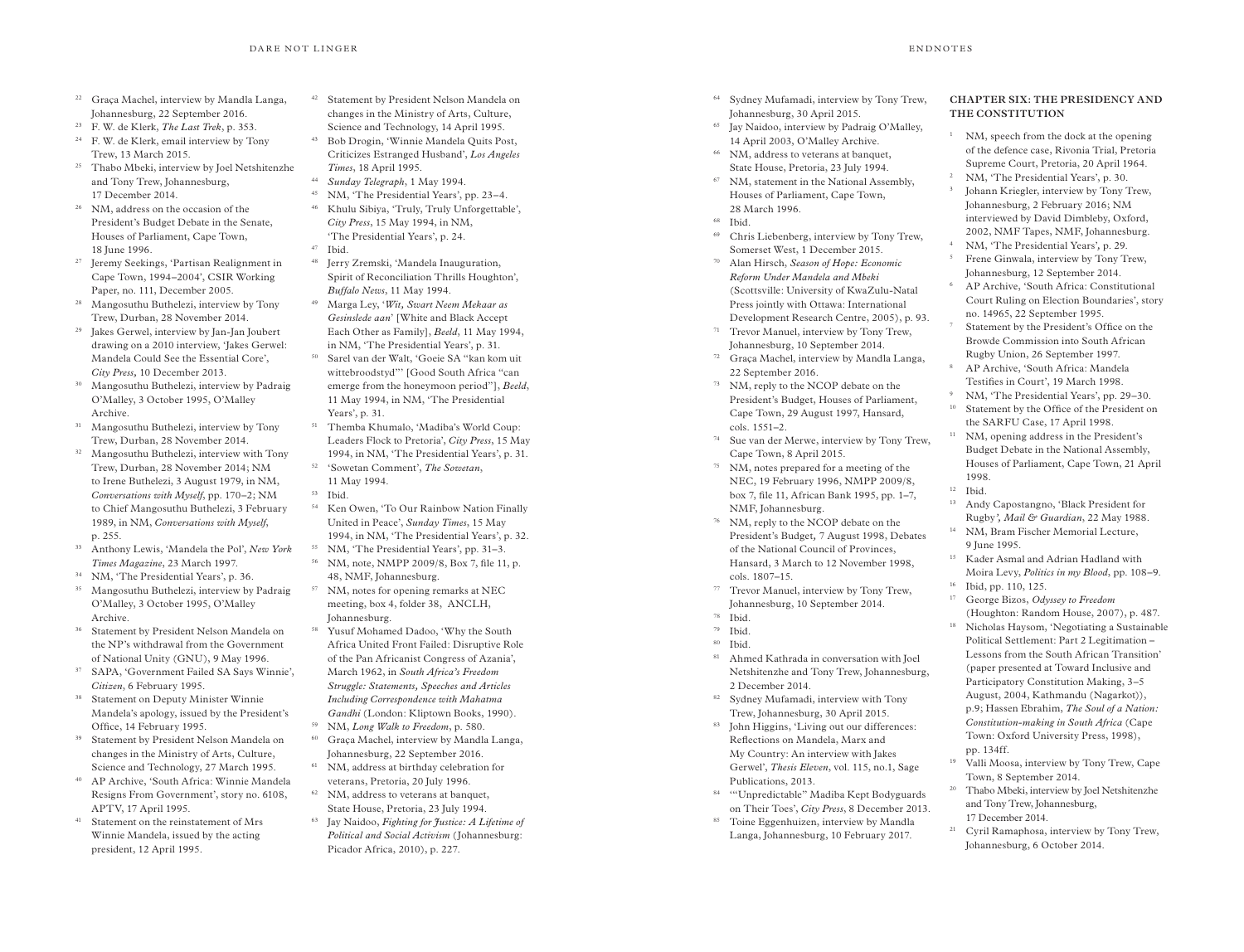- <sup>22</sup> George Bizos, *Odyssey to Freedom,* p. 508.
- <sup>23</sup> NM, notes for an address to the NEC, 23 February 1995, box 3, folder 29, ANCLH, Johannesburg.
- <sup>24</sup> NM, reply to the debate on the State of the Nation Address*,* 24 February 1995.
- <sup>25</sup> Hassen Ebrahim, *The Soul of a Nation*, p. 132; *Cape Times*, 29 April 1996; *Mail & Guardian*, 4 April 1996 and 10 May 1996.
- <sup>26</sup> NM, address to the Constitutional Assembly on the adoption of the new Constitution, Houses of Parliament, Cape Town, 8 May 1996, Hansard, cols. 452–62.
- <sup>27</sup> George Bizos, *Odyssey to Freedom*, p. 518.
- <sup>28</sup> Langston Hughes, 'Justice', *The Panther and*
- *the Lash* (New York: Knopf, 1967). <sup>29</sup> George Bizos, *Odyssey to Freedom*, p. 518.
- <sup>30</sup> Constitution of the Republic of South
- Africa, 1996, chapter 8: Courts and the Administration of Justice, clause 174 (2).
- <sup>31</sup> George Bizos, *Odyssey to Freedom*, p. 519. <sup>32</sup> NM, speech at the inauguration of the Constitutional Court, 14 February 1995.
- <sup>33</sup> NM, speech at a state banquet in honour of Chief Justice Corbett, 11 December 1996.
- <sup>34</sup> NM, speech delivered on his behalf by the minister of justice at the Johannesburg Bar Council dinner in honour of Chief Justice Mohamed, 25 June 1997.
- NM, 'The Presidential Years', p. 29.
- <sup>36</sup> NM, speech at a banquet of the General Council of the Bar of South Africa, 28 July 2000.
- <sup>37</sup> Albie Sachs, *We, the People: Insights of an Activist Judge* (Johannesburg: Wits University Press, 2016), p. 303.

#### **CHAPTER SEVEN: PARLIAMENT**

- <sup>1</sup> Ingrid Jonker, 'The Child Who Was Shot Dead by Soldiers in Nyanga', *The Heinemann Book of African Women's Poetry*, edited by Stella and Frank Chipasula (London: Heinemann, 1995), p. 151, quoted by NM, during his State of the Nation Address, Houses of Parliament, Cape Town, 24 May 1994.
- <sup>2</sup> NM, State of the Nation Address, Houses of Parliament, Cape Town, 24 May 1994.
- <sup>3</sup> Frene Ginwala, interview by Tony Trew, Johannesburg, 12 September 2014.
- Essop Pahad, interview by Joel Netshitenzhe and Tony Trew, Johannesburg, 11 September 2014.
- <sup>5</sup> NM, 'The Presidential Years'*,* pp. 20–1.
- NM, address on the occasion of the opening of the second session of the democratic

Parliament, Houses of Parliament, Cape Town, 17 February 1995.

- Statement by President Nelson Mandela on portraits and works of art in Parliament, 30 January 1996.
- <sup>8</sup> Graça Machel, interview by Mandla Langa, Johannesburg, 22 September 2016.
- <sup>9</sup> Frene Ginwala, interview by Tony Trew, Johannesburg, 12 September 2014. <sup>10</sup> Max Sisulu, interview by Tony Trew,
- Johannesburg, 15 April 2015. <sup>11</sup> Frene Ginwala, interview by Tony Trew,
- Johannesburg, 12 September 2014. <sup>12</sup> Ibid; Max Sisulu, interview by Tony Trew, Johannesburg, 15 April 2015.
- <sup>13</sup> Max Sisulu, interview by Tony Trew, Johannesburg, 15 April 2015; Ben Turok, interview by Tony Trew, Cape Town, 17 March 2015; Sue van der Merwe, interview by Tony Trew, Cape Town, 8 April 2015.
- <sup>14</sup> NEC Minutes, 24 April 1995, box 5, folder 23, ANCLH, Johannesburg.
- <sup>15</sup> Mangosuthu Buthelezi, interview by Padraig O'Malley, 27 November 1996, O'Malley Archive.
- <sup>16</sup> NM, notes for a meeting with the ANC Caucus*,* NMPP 2009/8, box 3, notebook 12, pp. 20–1, NMF, Johannesburg.
- <sup>17</sup> NM, personal note, NMPP, box 4, file2, 011–12, NMF, Johannesburg.
- <sup>18</sup> NM, notes for a meeting with caucus, 18 August 1996, NMPP 2009/8, box 4, file 2, pp. 1–2, NMF, Johannesburg.
- <sup>19</sup> Richard Calland, *Anatomy of South Africa: Who Holds the Power?* (Cape Town, Zebra Press, 2006), p. 89.
- <sup>20</sup> Andries Nel, interview by Tony Trew, Cape Town, 28 March 2015; SAPA, 'Decision on Afrikaans in Army Slated', *Star*, 1 February 1996.
- <sup>21</sup> Sophocles, *Fragments,* edited and translated by Hugh Lloyd Jones (Cambridge, MA: Harvard University Press, 1996), p. 37.
- <sup>22</sup> André Brink, 'Mandela a Tiger for Our Time,' *The Guardian*, 22 May 1999. <sup>23</sup> 'The Day the Truth Hit Home', *Sunday*
- *Times* Heritage Project. <sup>24</sup> George Bizos, interview by Tony Trew,
- Johannesburg, 30 April 2015. <sup>25</sup> NM, reply to the Senate Debate on the
- President's Budget*,* 1 June 1995, Hansard, col. 1341. <sup>26</sup> Sydney Mufamadi, interview by Tony Trew,
- Johannesburg, 30 April 2015.
- <sup>27</sup> NM, notes for a meeting with ANC officials after his remarks on Shell House in the

Senate, NMPP 2009/8, box 4, folder 1, NMF, Johannesburg.

- <sup>28</sup> NM, opening the National Assembly snap debate on events surrounding the shooting at Shell House, Houses of Parliament, Cape Town, 7 June 1995.
- <sup>29</sup> NM, closing address to the National Assembly in the snap debate on the Shell House incident*,* Houses of Parliament, Cape Town, 7 June 1995.
- <sup>30</sup> NM, speech at the final sitting of the first democratically elected parliament, Houses of Parliament, Cape Town, 26 March 1999.
- <sup>31</sup> Joseph Chiole, Second Reading Debate on the Commission on the Remuneration of Representatives Bill, 14 November 1994, Hansard, cols. 4256 and 4259.
- <sup>32</sup> NM, speech at the final sitting of the first democratically elected parliament, Houses of Parliament, Cape Town, 26 March 1999.

#### **CHAPTER EIGHT: TRADITIONAL LEADERSHIP AND DEMOCRACY**

- <sup>1</sup> Pixley ka Isaka Seme, speech at the founding conference of the ANC, Bloemfontein, 8 January 1912.
- <sup>2</sup> NM, 'Clear the Obstacles and Confront the Enemy', *Reflections in Prison*, p. 12.
- <sup>3</sup> Christopher S. Wren, 'Foes of Apartheid Hold Unity Talks', *New York Times*, 10 December 1989.
- NM, note to Walter Sisulu, NMPP 2009/8, box 5, file 5, NMF, Johannesburg.
- <sup>5</sup> NM, Participation of Traditional Leaders at CODESA, statement issued by the ANC, 17 December 1991.
- <sup>6</sup> NM, address to the youth, KaNyamazane Stadium, Mpumalanga, 13 April 1994
- NM, 'The Presidential Years', pp. 34–8.
- <sup>8</sup> Allister Sparks, *Beyond the Miracle: Inside the New South Africa* (Chicago, IL: University of Chicago Press, 2003), p. 18.
- <sup>9</sup> Local Elections Task Group, *Local Government Elections in South Africa 1995/1996* (Pretoria: ABC Press, 1997).
- <sup>10</sup> Valli Moosa, interview by Tony Trew, Cape Town, 8 September 2014.
- <sup>11</sup> NM, 'The Presidential Years'*,* pp. 38–9.
- <sup>12</sup> NM, address to rally in Durban, 25 February 1990.
- <sup>13</sup> South African Institute of Race Relations, *Fast Facts*, March 1997.
- <sup>14</sup> See the evidence to the TRC by Daluxolo Luthuli, a former member of MK who became a commander of Inkatha hit squads

in KwaZulu-Natal after being trained by apartheid security forces, in *TRC Final Report*, vol. 6, section 3, chapter 3, p. 351, presented to President Nelson Mandela, 29 October 1998: Thula Bophela and Daluxolo Luthuli, *Umkhonto weSizwe: Fighting for a Divided People* (Johannesburg: Galago, 2005); see also Eugene de Kock's submission to the TRC, Amnesty Hearings, Port Elizabeth, 29 September–3 October 1997; and *TRC Final Report*, vol. 6, section 4, appendix, p. 583, presented to President Nelson Mandela, 29 October 1998.

- <sup>15</sup> Sydney Mufamadi, interview by Tony Trew, Johannesburg, 29 May 2015.
- <sup>16</sup> NM, 'The Presidential Years', pp. 36–7.
- <sup>17</sup> NM, address to rally in Durban, 25 February 1990.
- <sup>18</sup> NM, in conversation with Richard Stengel, Johannesburg, *c.* 26 April and 3 May 1993, CD 61, NMF, Johannesburg.
- <sup>19</sup> John Nkadimeng, Radio Freedom broadcast from Addis Ababa, Ethiopia, 18 November 1986.
- <sup>20</sup> Mzala, *Gatsha Buthelezi: Chief with A Double Agenda* (London: Zed Press, 1988), p. 64.
- <sup>21</sup> NM, in conversation with Richard Stengel, Johannesburg, *c.* 26 April and 3 May 1993, CD 61, NMF, Johannesburg.
- <sup>22</sup> NM, address at the launch of the South African Democratic Teachers Union, 6 October 1990, Shareworld, Shaft 17, Johannesburg.
- <sup>23</sup> NM, notes for an address to the NEC meeting, 21 January 1995, NMPP 2009/8, box 4, file 2, pp. 174–5, NMF, Johannesburg.
- <sup>24</sup> NM, *Long Walk to Freedom*, p. 689. <sup>25</sup> Walter Sisulu, interviewed on the sidelines of an Albertina Sisulu Foundation function, NMF Tapes, BBC TV Collection, M18A, NMF, Johannesburg.
- <sup>26</sup> 'Under Fire in an Inkatha Stronghold', *Mail & Guardian*, 5 May 1995. <sup>27</sup> Ibid.
- <sup>28</sup> NM, closing address in the National Assembly Debate on the President's Budget, Houses of Parliament, Cape Town, 3 May 1995, Hansard, cols. 818–20.
- $^{29}$  Ibid.
- Ibid.  $31$  Ibid.
- <sup>32</sup> Ibid.
- <sup>33</sup> NM, Senate debate on the President's Budget, Houses of Parliament, Cape Town, 1 June 1995, Hansard, cols. 1139–42.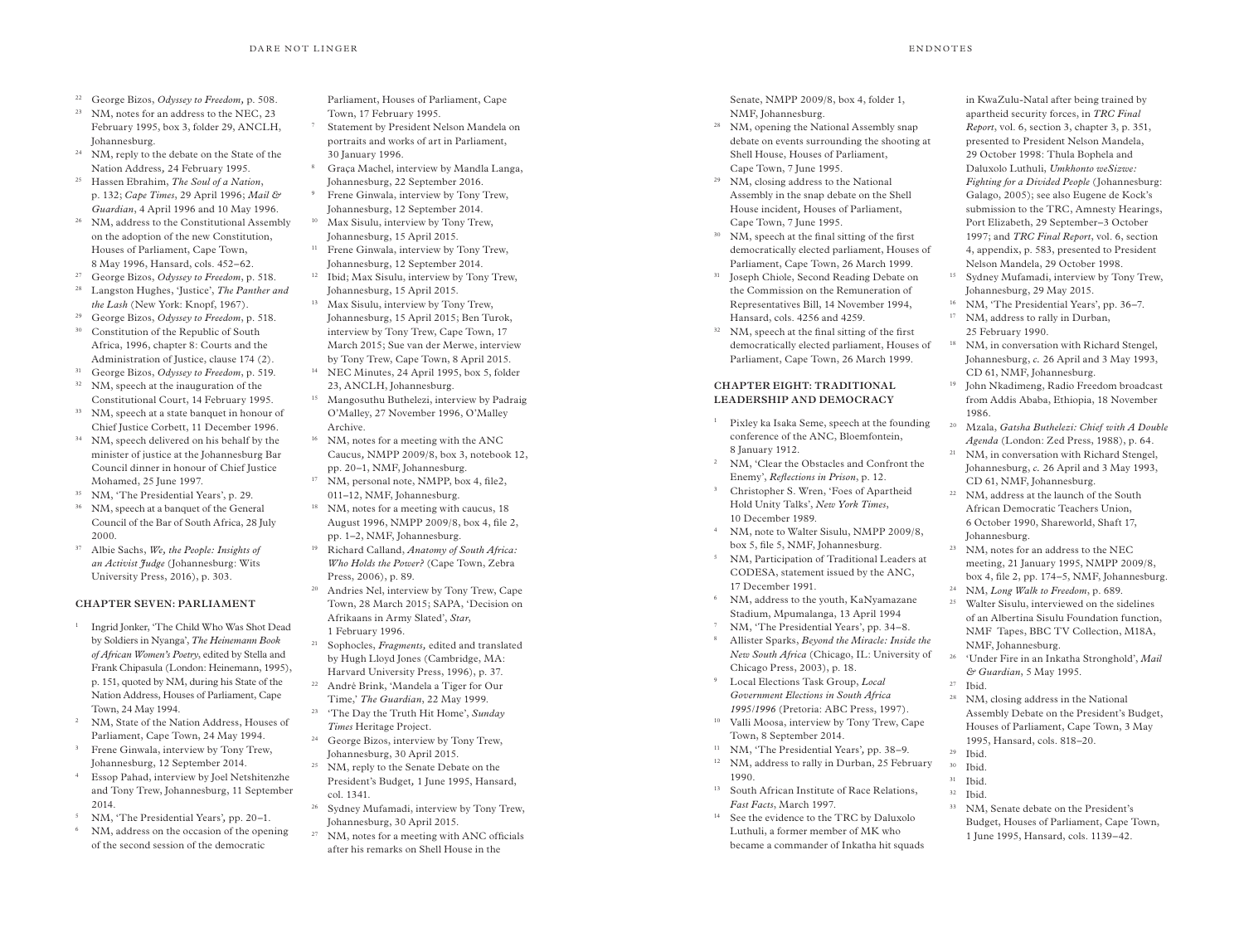18

- <sup>34</sup> 7 June 1995, NMPP 2009/8, box 5, folder 4; 'Can 1000 Troops Stop the Carnage?', *Mail & Guardian*, 25 August 1995.
- 35 Sydney Mufamadi, interview by Tony Trew, Johannesburg, 29 May 2015.
- 36 NM, Two and a half years of democratic government: prepared by President Nelson Mandela for the NEC *,* November 1996, box 6, folder 58, ANCLH, Johannesburg.

## **CHAPTER NINE: TRANSFORMATION OF THE STATE**

- <sup>1</sup> One example of NM saying he had been on 'a long holiday for twenty-seven years' was when he revisited the site of his 5 August 1962 arrest in Howick on 15 November 1993.
- Howard Fast, *Spartacus* (self-published, 1951); Leo Tolstoy, *War and Peace* (1869); Dee Brown, *Bury My Heart at Wounded Knee: An Indian History of the American West* (New York: Holt, Rinehart & Winston, 1970); Edgar Snow, *Red Star Over China* (London: Victor Gollancz, 1937).
- 3 Luis Taruc, *Born of the People* (New York: International Publishers, 1953).
- 4 Allister Sparks, *Beyond the Miracle*, p.18.
- 5 NM interviewed by the BBC, October 1993, NMF Tapes, BBC M8, NMF, Johannesburg.
- 6 Zola Skweyiya, interviewed by Padraig O'Malley, 30 November 1995, O'Malley Archive.
- 7 NM, note regarding an interview with Nomavenda Mathiane, NMPP 2009/8, box 7, file 11, p. 39, NMF, Johannesburg.
- 8 Transitional Executive Council Act, 1993; Barry Gilder, *Songs and Secrets: South Africa from Liberation to Governance* (New York, NY: Colombia University Press, 2012), pp. 156–7; Sydney Mufamadi, interview with Tony Trew, Johannesburg, 30 April 2015; Barry Gilder, interview by Tony Trew, Johannesburg, 24 November 2015; Siphiwe Nyanda, interview by Tony Trew, Johannesburg, 5 November 2015.
- 9 Graça Machel, interview by Mandla Langa, Johannesburg, 22 September 2016.
- <sup>10</sup> NM, notes edited for a speech prior to a meeting with SAPS generals, NMPP 2009/8, box 3, notebook 12, pp. 25–30, NMF, Johannesburg.
- $11$  Ibid.
- <sup>12</sup> Ibid.
- <sup>13</sup> Ibid.
- 14 Sydney Mufamadi, interview by Tony Trew, Johannesburg, 30 April 2015.
- <sup>15</sup> NM, notes for a meeting with SAPS officers, 30 November 1996, NMPP/8, box 7, file 11, African Bank 1995, pp. 89–93, NMF, Johannesburg.
- 16 Ibid. 17 NM, 'The Presidential Years', p. 40.
- Stephane Botha, 'Commissioner of Police to Retire', *Business Day*, 11 January 1995; Sydney Mufamadi, interview by Tony Trew, Johannesburg, 30 April 2015.
- 19 NM, 'The Presidential Years', pp. 40–2. 20 Research staff, South African Institute of Race Relations, *Race Relations Survey 1993/1994*, South African Institute of Race Relations, Johannesburg, 1994, in NM, 'The Presidential Years', p. 42.
- 21 NM, 'The Presidential Years', pp. 40–3.
- 22 NM, 'The Presidential Years', p. 45. 23 Ian van der Waag, *A Military History of Modern South Africa* (Johannesburg and Cape Town: Jonathan Ball Publishers, 2015), p. 287; Princeton Lyman, *Partner to History*, p. 163.
- 24 Siphiwe Nyanda, interview by Tony Trew, Johannesburg, 25 November 2015.
- 25 Greg Mills, 'The South African National Defence Force: Between Downsizing and New Capabilities', *Naval War College Review*, vol. 52, no. 1, winter 1999, pp. 79–98.
- 26 Siphiwe Nyanda, interview by Tony Trew, Johannesburg, 25 November 2015. 27 AP Archive, 11 September 1994; Beeld
- archive, 10 September to 4 November 1994. 28 NM, NMPP 2009/8, box 3, notebook 12, NMF, Johannesburg.
- 29 NM, NMPP 2009/8, box 3, notebook 12, NMF, Johannesburg; AP Archive, 11 September 1994; Beeld Archive, 10 September to 4 November 1994.
- 30 Telex to Parks Mankahlana, Office of the President, from Amrit Manga of the *New Nation* containing his transcript of an interview with President Mandela, Speeches: Youth Day 1996, President Mandela Communication, NASA, Pretoria.
- 31 NM, note for a meeting of the NEC, 8–9 December 1995, NMPP 2009/8, box 4, file 1, pp. 159ff, NMF, Johannesburg.
- 32 Siphiwe Nyanda, interview by Tony Trew, Johannesburg, 25 November 2015.
- 33 Gert van der Westhuizen, '*Mandela kap voorstel teen Afrikaans'*, [Mandela refuses proposal against Afrikaans] *Beeld*, 1 February 1996.
- <sup>34</sup> *Defence in a Democracy: White Paper on National Defence for the Republic of South*
- *Africa*, May 1996, section 51.
- 35 Louise Flanagan and Chandre Gould, 'What Modise Didn't Know About DCC', *Weekly Mail*, 17 June 1994.
- 36 NM, opening address in the President's Budget Debate in the National Assembly, Cape Town, 21 April 1998.
- 37 'Mandela Speaks to the Nation', *The Sowetan*, 11 November 1996.
- 38 AP Archive, 'South Africa: President Mandela Praises Outgoing Military Chief', story no. 76476, 7 April 1998.
- 39 Trevor Manuel, interview by Tony Trew, Johannesburg, 10 September 2014.
- 40 Thabo Mbeki, interview by Joel Netshitenzhe and Tony Trew, Johannesburg, 17 December 2014.
- 41 NM, State of the Nation Address, Houses of Parliament, Cape Town, 9 February 1996.
- 42 Defence Review Committee, *South African Defence Review 1998* (Pretoria: Department of Defence, 1998); Public protector, auditor general and national director of public prosecutions, *Report to Parliament on the Joint Investigation into the Strategic Defence Procurement Packages Undertaken by the Public Protector, Auditor-General and National Director of Public Prosecutions*, 13 November 2001.
- 43 South African Department of Defence, *Department of Defence Annual Report 2001/2002* (Pretoria: Department of Defence, 2002), p. 62.
- 44 Yvonne Muthien, 'Democratic Consolidation in South Africa, 1994–1999', *Democracy South Africa: Evaluating the 1999 Election* (Pretoria: HSRC Publishers, 1999).
- 45 Charles Baudelaire, 'The Generous Gambler', *Figaro*, 1864.
- 46 NM, the text at the beginning of the note reads: 'The President and two Deputy-Presidents, the Ministers of Defence and of Safety and Security, Generals Georg Meiring and Van der Merwe should be briefed by the National Intelligence Service at the earliest possible convenience on the following issues.' NMPP 2009/8, NMF, Johannesburg.
- 47 Constitution of the Republic of South Africa, 1996, chapter 11: Security Services, clause 198 (a).
- 48 Sandy Africa, 'The Policy Evolution of the South African Civilian Intelligence Services: 1994-2009 and Beyond', *Strategic Review for Southern Africa*, vol. 34, no. 1, May 2012, p. 103.
- 49 Barry Gilder, interview by Tony Trew,

Johannesburg, 24 November 2015.

- <sup>50</sup> A former staff member of Jakes Gerwel's office, in conversation with Tony Trew, Cape Town, 8 August 2015.
- 51 Barry Gilder, *Songs and Secrets*, p. 177.
- <sup>52</sup> Ibid. 53 Siphiwe Nyanda, interview by Tony Trew,
- Johannesburg, 25 November 2015.
- 54 Lansana Gberie, 'Mandela's Struggles for Peace and Justice in Africa', *Africa Renewal Online*, December 2013.
- 55 Barry Gilder, interview by Tony Trew, Johannesburg, 24 November 2015.
- 56 NM, speech at the official opening of Intelligence headquarters, 5 December 1997.
- 57 Zola Skweyiya, interviewed by Padraig O'Malley, 30 November 1995, O'Malley Archive.
- 58 Niël Barnard, interview by Tony Trew, Overberg, 17 November 2015.
- 59 Jessie Duarte, interview by Tony Trew, Johannesburg, 15 July 2014.
- 60 Allister Sparks, *Beyond the Miracle*, p. 37.
- 61 Zola Skweyiya, O'Malley interview, 30 November 1995.
- 62 National Planning Commission, *Institutions and Governance Diagnostic* (Pretoria: National Planning Commission, 2015), p. 11; and Geraldine Fraser-Molekei, telephone interview by Tony True, 29 July 2016.
- 63 Public Service Commission, *State of Representivity in the Public Service – Findings*; Department of Public Service and Administration, *A Strategic Framework for Gender Equality Within the Public Service (2006–2015): Consultation Document* (Pretoria: Department of Public Service and Administration, 24 November 2006).
- 64 NM to Thabo Mbeki, 6 June 1994, DP Pres Mbeki, box 002, folder 11/1/1 – President, closed, NASA, Pretoria.
- 65 Zola Skweyiya, O'Malley interview, 30 November 1995.
- 66 National Planning Commission, *Institutions and Governance Diagnostic*, pp. 22–3.
- 67 NM, State of the Nation Address, Houses of Parliament, Cape Town, 24 May 1994; NM, debate on the President's Budget ('100 Days Speech')*,* Houses of Parliament, Cape Town, South Africa, 18 August 1994.
- 68 NM, State of the Nation Address, Houses of Parliament, Cape Town, 17 February 1995.
- 69 NM, State of the Nation Address, Houses of Parliament, Cape Town, 9 February 1996.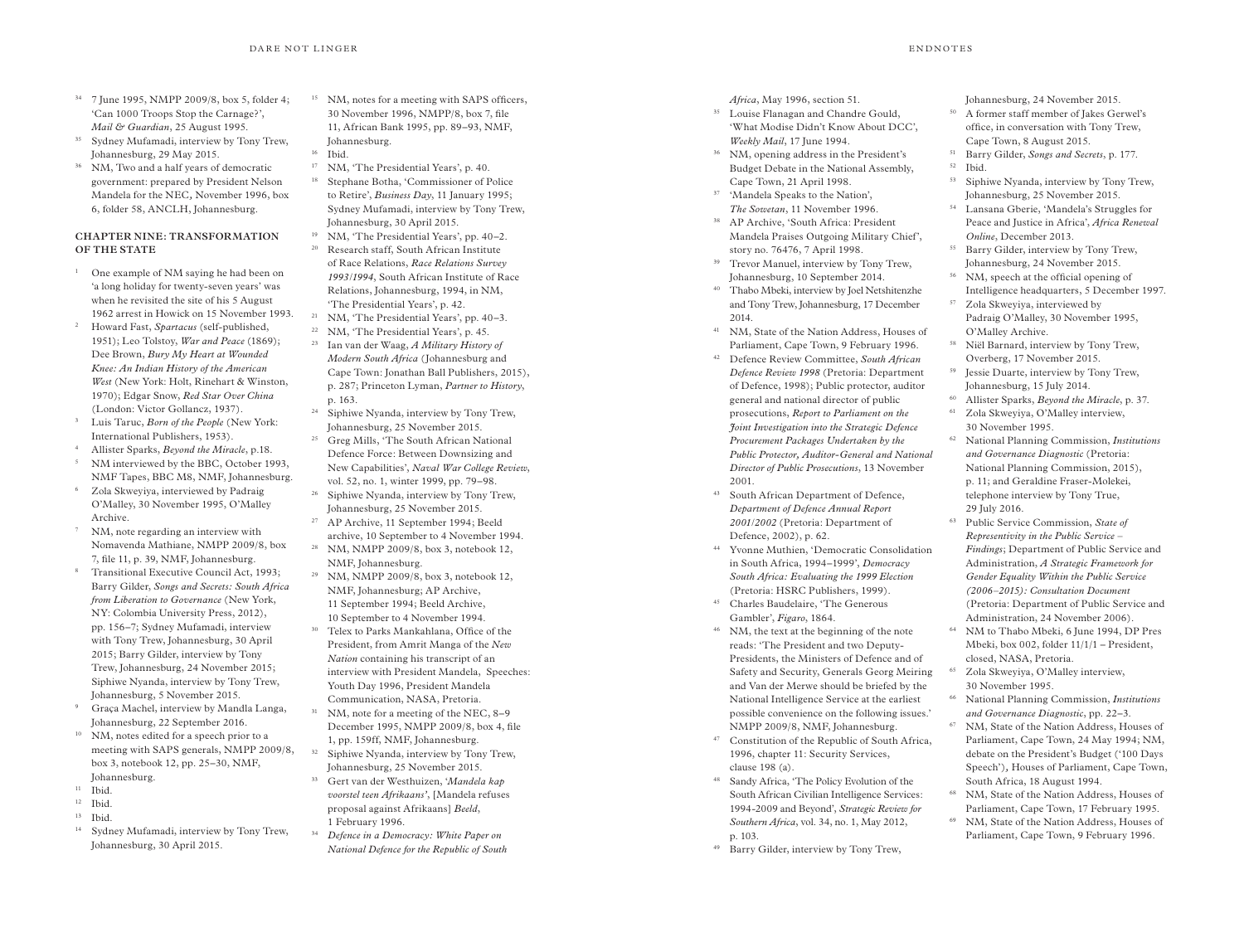- <sup>70</sup> Marion Edmunds, 'Skills Crisis Knocks Public Service', *Mail & Guardian*, 15 August 1997.
- <sup>71</sup> NM, opening address to the third session of Parliament, Houses of Parliament, Cape Town, 9 February 1996.

## **CHAPTER TEN: RECONCILIATION**

- <sup>1</sup> NMF tapes, BBC Collection M2, NMF, Johannesburg.
- <sup>2</sup> James Baldwin, *No Name in the Street*, p. 130.
- <sup>3</sup> Indres Naidoo, *Island in Chains: Ten Years on Robben Island* (Harmondsworth: Penguin Group, 1982).
- <sup>4</sup> Michael Dingake, 'Comrade Madiba', *Nelson Mandela: The Struggle is My Life* (London: International Defence and Aid Fund for Southern Africa, 1978), p. 223.
- <sup>5</sup> Mac Maharaj, 'Profile', *Reflections in Prison*, p. 5.
- <sup>6</sup> Nkosazana Dlamini-Zuma describes how 'After the rendition by the ANC choir with Tambo conducting, there was a tumultuous standing ovation with Zambian President Kenneth Kaunda insisting on an encore', in *ANC Today*, vol. 6, no. 43, 3 November 2006.
- 'Mandela: The Man, the Image, the Brand', *City Press*, 18 July 2012.
- 'What Mandela's Critics Could Learn From Him', by Obadias Ndaba, *Huffington Post*, December 2013.
- <sup>9</sup> George Bizos, *Odyssey to Freedom*, p. 278.
- <sup>10</sup> NM, *Long Walk to Freedom*, p. 441.
- <sup>11</sup> NM, meeting with the Afrikaner community in Pretoria, 15 April 1999.
- <sup>12</sup> The Freedom Charter, adopted at the Congress of the People, Kliptown, Johannnesburg, 25–6 June 1955.
- <sup>13</sup> Zanele Mbeki in conversation with Mandla Langa, *c*. 1996.
- <sup>14</sup> NM, interview by Oprah Winfrey, *The Oprah Winfrey Show*, Harpo Productions, 2000.
- NM, address on the Senate President's Budget debate, Houses of Parliament, Cape Town, 1 June 1995.
- <sup>16</sup> NM, closing address in the Senate Debate on the President's Budget, 1 June 1995, Hansard, col. 1279.
- <sup>17</sup> AP Archive, 'South Africa: President Mandela Issues Stern Warning to Leaders', story no. 23868, 8 March 1996.
- <sup>18</sup> Alex Marshall, *Republic or Death! Travels in Search of National Anthems* (London: Windmill Books, 2015), pp. 259–60.
- <sup>19</sup> Minutes of extended NWC, 7 September 1995, ANCLHM, box 14, folder 111, NMF, Johannesburg.
- <sup>20</sup> NM, address to a rally in Cape Town on his release from prison, Cape Town City Hall, Cape Town, 11 February 1990.
- <sup>21</sup> Saths Cooper, 'The Mandela I Knew: Prof. Saths Cooper', Tributes for Madiba, Nelson Mandela Foundation, 12 September 2013. <sup>22</sup> NM, Reply in Senate Debate on the
- President's Budget, 14 September 1994, Houses of Parliament, Cape Town.
- <sup>23</sup> NM, *Toespraak van president by geleentheid van 'n onthaal deur die Burgemeester van Pretoria* [Speech by the president at the occasion of a reception by the mayor of Pretoria], 26 August 1994.
- <sup>24</sup> Gert van der Westhuizen, *'Mandela praat met Afrikaners "Om kommunikasie oop te hou"'* [Mandela talks to Afrikaners to 'keep communications open'], *Beeld*, 29 June 1995; Kevin O'Grady, 'Volk Meet Mandela', *Business Day*, 29 June 1995.
- <sup>25</sup> NM, *Tydens 'n besoek aan die Afrikaanse Taal en Kultuur Vereninging (ATKV)* [During a visit to the Afrikaans Language and Cultural Union], 17 August 1995; *Beeld*, 18 August 1995.
- <sup>26</sup> NM, *Tydens 'n besoek aan die Ruiterwag-Saamtrek vir jong Afrikaner-Leiers* [During a visit to the Ruiterwag rally for young Afrikaner leaders], 13 January 1996; Willem Pretorius, '*Kies SA óf Afrikaner-Nelson*', *Beeld*, 15 January 1996.
- <sup>27</sup> NM, opening remarks at a meeting with Afrikaner organisations, 29 March 1996. <sup>28</sup> Ibid.
- 
- <sup>29</sup> Constand Viljoen, interview by Tony Trew, Pretoria, 19 September 2015.
- <sup>30</sup> Constitution of the Republic of South Africa, 1996*,* chapter 14, schedule 6: Transitional Arrangements*,* section 20, clause 5.
- <sup>31</sup> Peet Kruger, '*Geheime gesprek lei tot deurbraak Onderhandelinge oor nuwe grondwet op koers*' [Secret talks lead to a breakthrough. Negotiations about new constitution on course], *Beeld*, 20 April 1996; Peet Kruger, '*NP en VF se pogings het saam tot toegewing oor kultuurkommissie gelei*' [NP and VF's attempts have led to concessions over culture commission], 24 April 1996.
- <sup>32</sup> Thabo Mbeki, discussions with Afrikaner community, National Assembly, Houses of Parliament, Cape Town, 24 March 1999.
- <sup>33</sup> NM, 'Clear the Obstacles and Confront the Enemy', *Reflections in Prison*, p. 17.
- <sup>34</sup> Ibid.
- <sup>35</sup> Mandla Langa in conversation with Antjie Krog during the writers' conference Cité de Livre, Aix-en-Provence, 1997.
- <sup>36</sup> *SA Times*, London, 19 July 1995.
- <sup>37</sup> Constand Viljoen, interview by Tony Trew, Pretoria, 19 September 2015.
- <sup>38</sup> Ibid.
- <sup>39</sup> SAPA, 13 December 1996. <sup>40</sup> Niël Barnard, interview by Tony Trew, Overberg, 17 November 2015.
- <sup>41</sup> NM, televised interview on *Face the Media*, 14 December 1997, SABC, tape 66676MT, SABC Archive, SABC Information Library, Johannesburg.
- <sup>42</sup> Niël Barnard, interview by Tony Trew, Overberg, 17 November 2015.
- <sup>43</sup> *TRC Final Report*, volume 2, chapter 1, preface, presented to President Nelson Mandela, 29 October 1998.
- <sup>44</sup> Ibid.
- NM, opening address in the Special Debate on the Report of the TRC, Houses of Parliament, Cape Town, 25 February 1999.
- <sup>46</sup> Ibid.
- <sup>47</sup> Human Sciences Research Council, *Public Opinion on National Priority Issues* (Pretoria, May 1999), p. 55.
- <sup>48</sup> NM, opening address in the President's Budget Debate in the National Assembly, Houses of Parliament, Cape Town, 15 April 1997.

#### **CHAPTER ELEVEN: SOCIAL AND ECONOMIC TRANSFORMATION**

- <sup>1</sup> The Reconstruction and Development Programme (RDP), 'Building the Economy', clause 4.1.1, 1994.
- <sup>2</sup> Ibid.
- <sup>3</sup> Layashi Yaker, *Preliminary Assessment on the Performance of the African Economy in 1994 and Prospects for 1995 – End of Year Statement*, presented to the United Nations Economic Commission for Africa, Addis Ababa, 15 December 1994.
- Cabinet minutes, 11 May 1994.
- <sup>5</sup> ANC National Conference, *Ready to Govern: ANC Policy Guidelines for a Democratic South Africa Adopted at the National Conference, 28–31 May, 1992* (Johannesburg: Policy Unit of the ANC, 1992).
- NM, address at the seventy-fifth anniversary of the South African Communist Party, 28 July 1996, SABC, SABC Archive, SABC Information Library, Johannesburg.
- <sup>7</sup> ANC National Working Committee discussion document: TEC Sub-council on Finance, 27 April 1993, box 14, 112, ANCLH, Johannesburg.
- <sup>8</sup> William Smith, interview by Tony Trew, Pretoria, 11 July 2014.
- NM, address at the National Assembly, Cape Town, 28 March 1996.
- <sup>10</sup> NM, State of the Nation Address, Houses of Parliament, Cape Town, 24 May 1994.
- <sup>11</sup> NM, 'The Presidential Years', p. 52.
- <sup>12</sup> Ibid.
- <sup>13</sup> *Native Life in South Africa Before and Since the European War and the Boer Rebellion* (1916) (Johannesburg: Raven's Press, 1982), p. 21.
- <sup>14</sup> NM, 'The Presidential Years', p. 52.
- <sup>15</sup> NM, preamble to the *White Paper on Reconstruction and Development*, *Government Gazette*, notice no. 1954 of 1994, 23 November 1994.
- <sup>16</sup> Ibid.
- <sup>17</sup> NM, address to Parliament, Houses of Parliament, Cape Town, May 1994.
- <sup>18</sup> Trevor Manuel, 'Twenty Years of Economic Policymaking – Putting People First', *The Oxford Companion to the Economics of South Africa*, edited by Haroon Bhorat, Alan Hirsch, Ravi Kanbur and Mthuli Ncube (Oxford: Oxford University Press, 2014), p. 29; Alan Hirsch, *Season of Hope*, p. 69.
- <sup>19</sup> NM, interview by the BBC, NMF tapes, Iqbal Meer Collection, #1, NMF, Johannesburg.
- <sup>20</sup> Cabinet minutes, 26 October 1994, Transforming the Public Sector: The GNU's Contribution to the RDP, minute 7.4.2, item 1.3
- $21$  Ibid.
- <sup>22</sup> NM, preamble to the *White Paper on Reconstruction and Development*, *Government Gazette*, notice no. 1954 of 1994, 23 November 1994.
- <sup>23</sup> Patti Waldmeir, *Anatomy of a Miracle: The End of Apartheid and the Birth of the New South Africa* (New York and London: W. W. Norton and Company, 1997), p. 213.
- <sup>24</sup> NM, election campaign, Lenasia, 19 April 1999, tape 66772MT, SABC, SABC Archive, SABC Information Library, Johannesburg.
- <sup>25</sup> Cabinet minutes, 26 October 1994, Transforming the Public Sector: The GNU's Contribution to the RDP, minute 7.4.2.
- <sup>26</sup> Christo Volschenk, '*Nuwe komitee kom vandeesweek byeen oor mandate vir groeiplan*'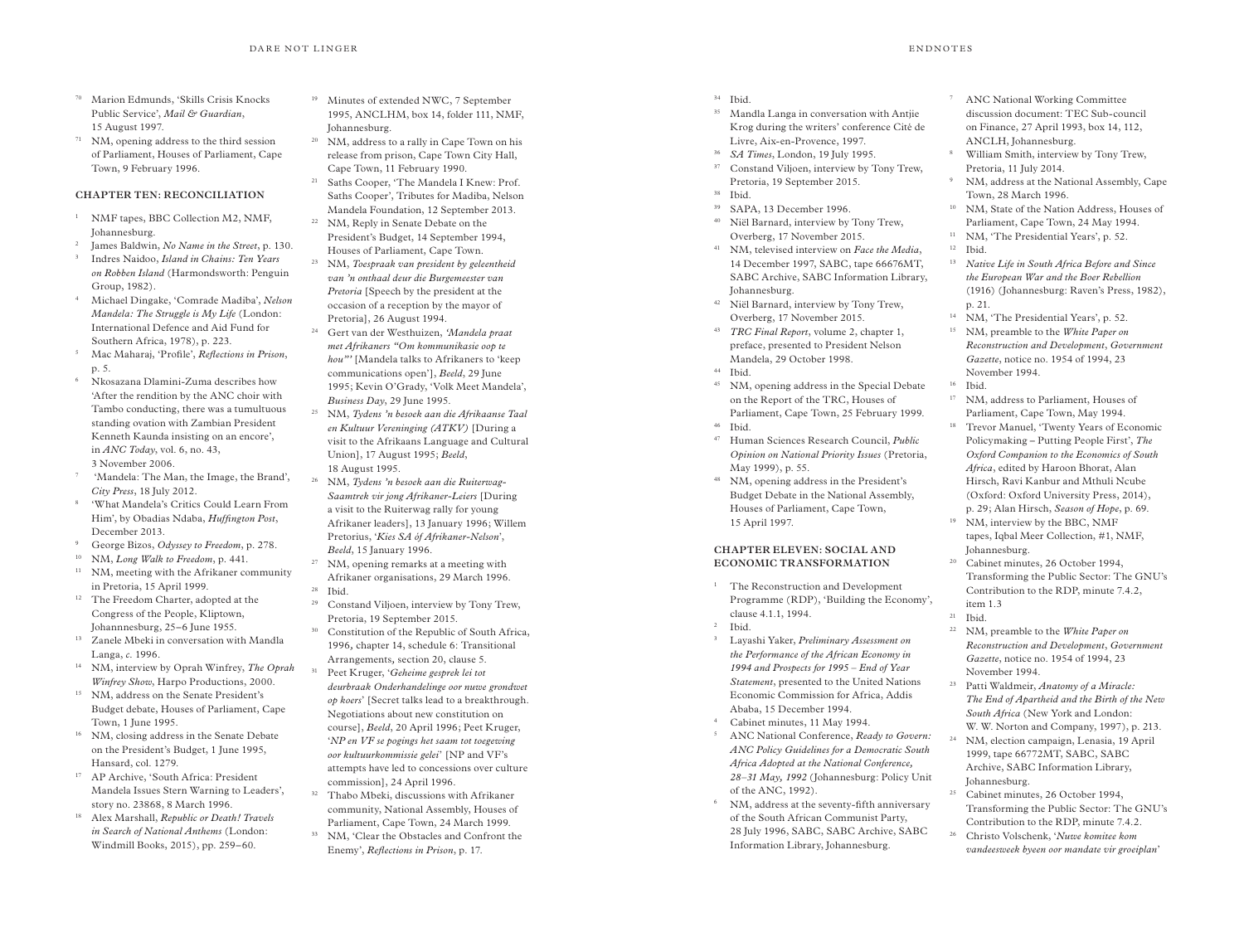[New committee will meet over the mandate on growth], *Beeld*, 3 August 1995.

- 27 Cabinet minutes, 6 December 1995, Towards a National Growth and Development Strategy*,* 7.1.
- 28 Sagie Narsiah, 'Neoliberalism and Privatisation in South Africa', *GeoJournal*, vol. 57, no. 1, May 2002, p. 3.
- 29 ANC, Fiftieth National Conference: Resolutions, Economic Transformation, Mafikeng, December 16–20 1997, clause 3.2.2.
- <sup>30</sup> NM, *Southern Africa Into the Next Century*, Sixteenth Singapore Lecture, 6 March 1997, Institute of Southeast Asian Studies, Singapore, 1997.
- 31 NM, 'The Presidential Years', pp. 47–9.
- 32 Richard Calland (editor), *The First Five Years: A Review of South Africa's Democratic Parliament* (Cape Town: IDASA, 1999).
- <sup>33</sup> NM*,* 'The Presidential Years'*,* pp. 52–3.
- <sup>34</sup> NM*,* 'The Presidential Years'*,* pp. 50–1.
- <sup>35</sup> *South Africa in Transition, Findings Regarding Households*, figure 6.1: 'Changes in type of housing in which households live between October 1995 and October 1999' (Pretoria: Statistics South Africa, 2001).
- 36 Jessie Duarte, interview by Tony Trew, Johannesburg, 15 July 2014.
- 37 Mandla Langa in conversation with Stephen Laufer, Johannesburg, 16 July 2016.
- 38 John Carlin, 'ANC Boards the Gravy Train: John Carlin in Johannesburg on the Underdogs Who Have Become Fat Cats in a Few Months', *Independent*, 27 August 1994.
- <sup>39</sup> NM, address on the anniversary of the Soweto Uprising, 16 June 1994.
- 40 NM, speech at the official opening of The Mandela Rhodes Foundation's offices, Oxford, 13 April 2000, NMF Tapes, Iqbal Meer Collection, Oxford 1 and 2, NMF, Johannesburg.
- 41 NM, address at AIDS conference, Barcelona, 12 July 2002, NMF Tapes, Iqbal Meer Collection #8, NMF, Johannesburg.
- 42 NM, briefing editors, 9 May 1999, NMF Tapes, BBC collection, NMF, Johannesburg.
- 43 President Mbeki used the phrase in a funeral oration for the late Alfred Nzo, 22 January 2000.
- 44 NM, State of the Nation Address, National Assembly, Houses of Parliament, Cape Town, 5 February 1999.
- 45 Anne Kriegler and Mark Shaw, 'Facts Show South Africa Has Not Become More Violent Since Democracy', *The Conversation*,

#### 22 July 2016.

- 46 Francois Lötter, '*"Wit koerante" ignorer misdaadstatistieke – president*' ["White newspapers" ignoring the crime statistics – president], *Beeld*, 14 September 1998.
- 47 NM, 'The Presidential Years', p. 62.
- 48 NM, opening the Morals Summit called by the National Religious Leaders Forum, 23 October 1998.
- <sup>49</sup> Ibid.
- 50 Allister Sparks, *Beyond the Miracle*, p. 16. <sup>51</sup> NM, addressing the fifth national congress of COSATU, 7 September 1994, SABC, SABC Archive, SABC Information Library, Johannesburg.
- 52 NM, State of the Nation Address, National Assembly, Cape Town, 5 February 1999.
- <sup>53</sup> Ibid.

3

4

<sup>54</sup> NM*,* speech at the final sitting of the first democratically elected parliament, Houses of Parliament, Cape Town, 26 March 1999.

## **CHAPTER TWELVE: NEGOTIATING THE MEDIA**

- <sup>1</sup> Cameron J, *Holomisa v. Argus Newspapers Ltd.* 1996 (2) S.A. 588 (W).
- 2 NM, NMPP 2009/8, box 1, notebook 5, p. 17, NMF, Johannesburg.
- Thami Mazwai, interview by Tony Trew, Johannesburg, 7 October 2015.
- André Odendaal, *The Founders: The Origins of the African National Congress and the Struggle for Democracy* (Johannesburg: Jacana Media, 2012), p. 147.
- <sup>5</sup> NM, *Long Walk to Freedom*, p. 208. <sup>6</sup> Ibid, p. 316.
- <sup>7</sup> Anthony Sampson, *Mandela: The Authorised Biography* (London: HarperCollins, 1999), p. 147.
- <sup>8</sup> NM, *Long Walk to Freedom*, p. 492 and p. 502.
- 9 NM, briefing editors and opinion makers, Pretoria, 10 May 1999, NMF Tapes, BBC, NMF, Johannesburg.
- 10 NM, address to the International Press Institute Congress, Cape Town, 14 February 1994.
- 11 Rehana Rossouw, 'Everyone Wants a Piece of the President', *Mail & Guardian*, 15 March 1996.
- 12 NM, notes for a meeting with editors of KwaZulu-Natal newspapers, Cape Town, 2 March 1995, South Africa National Archive, Nelson Mandela Communication/ Speeches: March, April, May 1995, NASA,

Pretoria; Wyndham Hartley, '"Crackdown" is No Idle Threat', *Natal Witness*, 3 March 1995.

- 13 Pamela Dube, 'It Takes Two to Tango and Government is Learning the Communication Steps', *Sunday Independent*, 8 July 2001.
- 14 Thami Mazwai, interview by Tony Trew, Johannesburg, 7 October 2015.
- <sup>15</sup> NM, note on an off-the-record conversation with the editor of *Die Burger*, NMPP 2009/8, box 4, folder 1, pp. 1–2, NMF, Johannesburg.
- <sup>16</sup> Mandla Langa in conversation with Khulu Sibiya, June 2017.
- 17 Jakes Gerwel, 'The Day Mandela Was in Hustler', *Rapport*, 9 June 2012.
- <sup>18</sup> NM, speech at the launch of the Canadian Friends of the Nelson Mandela Children's Fund, SkyDome, Toronto, 25 September 1998.
- 19 NM, address to the International Press Institute Congress, Cape Town, 14 February 1994.
- 20 Khaba Mkhize, 'Breakfast with Nelson Mandela', *Natal Witness*, 19 August 1994; Ray Hartley, 'ANC Broadsides Against Press', *Sunday Times*, 4 September 1994; Thami Mazwai, interview by Tony Trew, Johannesburg, 7 October 2015.
- 21 The television interview is referenced in 'Some Black Newsmen Rapped for Secret Agenda', *Business Day*, 3 November 1996.
- 22 Guy Berger, 'Media and Racism in Mandela's Rainbow Nation', Prime Time for Tolerance: Journalism and the Challenge of Racism: International Federation of Journalists World Conference, Bilbao, Spain, 2–4 May 1997.
- 23 NM television interview, 11 November 1996, SABC, SABC Archive, SABC Information Library, Johannesburg; 'Some Black Newsmen Rapped for Secret Agenda', *Business Day*, 3 November 1996; 'Mandela Slams Some Black Journalists'*, Citizen,* 13 November 1996.
- 24 NM, note, NMPP 2009/8, box 4, file 1, 128–9.
- 25 NM, speech to the Fiftieth National Conference of the ANC, Mafikeng, 16 December 1997.
- 26 NM, note, NMPP 2009/8, box 4, p. 4, NMF, Johannesburg.
- <sup>27</sup> NM, note on response to the political report to the Fiftieth ANC Congress, December 1997, NMPP 2009/8, box 4, folder 1, pp. 1–2, NMF, Johannesburg.
- 28 Ibid.

# <sup>29</sup> Ibid.

- 30 NM, address to the closing session of the Fiftieth National Conference of the ANC, 20 December 1997, Mafikeng.
- <sup>31</sup> *The Sowetan*, 20 November 1996; *Financial Mail*, 22 November 1996.
- 32 NM, 'The Presidential Years', p. 33.

## **CHAPTER THIRTEEN: ON THE AFRICAN AND WORLD STAGES**

- <sup>1</sup> Harriet Beecher Stowe, *Uncle Tom's Cabin* (Washington, DC, 1852); Booker T. Washington, *Up from Slavery: An Autobiography* (New York: Doubleday and Company, 1901).
- 2 OAU Assembly of Heads of State and Government, Declaration on the Political and Socio-economic Situation in Africa and the Fundamental Changes Taking Place in the World, 9–11 July 1990, Addis Ababa.
- 3 OAU, Assembly of Heads of State and Government, Declaration on the Establishment Within the OAU of a Mechanism for Conflict Prevention, Management and Resolution, 28–30 June 1993.
- 4 NM, statement at the OAU meeting of heads of state and government, Tunis, 13 June 1994.
- 5 Nkosazana Dlamini-Zuma, interview by Tony Trew, Durban, 26 February 2016.
- 6 NM, statement as chairperson of SADC at the official opening of the summit of SADC heads of state and government, Blantyre, 8 September 1997. <sup>7</sup> Ibid.
- <sup>8</sup> SADC Heads of State and Government, Summit, Gaborone, 28 June 1996.
- 9 NM, SADC Organ, 7 September 1997, NMPP notes, box 5, file 3, 074–86, NMF, Johannesburg.
- <sup>10</sup> NM, notes on SADC summit in Maputo, 2 March1998, NMPP notes, box 4, file 2, 055–60, NMF, Johannesburg.
- 11 Quett Ketumile Joni Masire, *Very Brave or Very Foolish?: Memoirs of an African Democrat* (Botswana: Macmillan Botswana, 2006), p.279.
- <sup>12</sup> Deputy President Thabo Mbeki, statement to the National Assembly on the situation in the Democratic Republic of the Congo, Houses of Parliament, Cape Town, 21 May 1997.
- <sup>13</sup> Ibid; Aziz Pahad, interview by Tony Trew, Johannesburg, 1 February 2016.
- 14 NM, notes following a meeting with